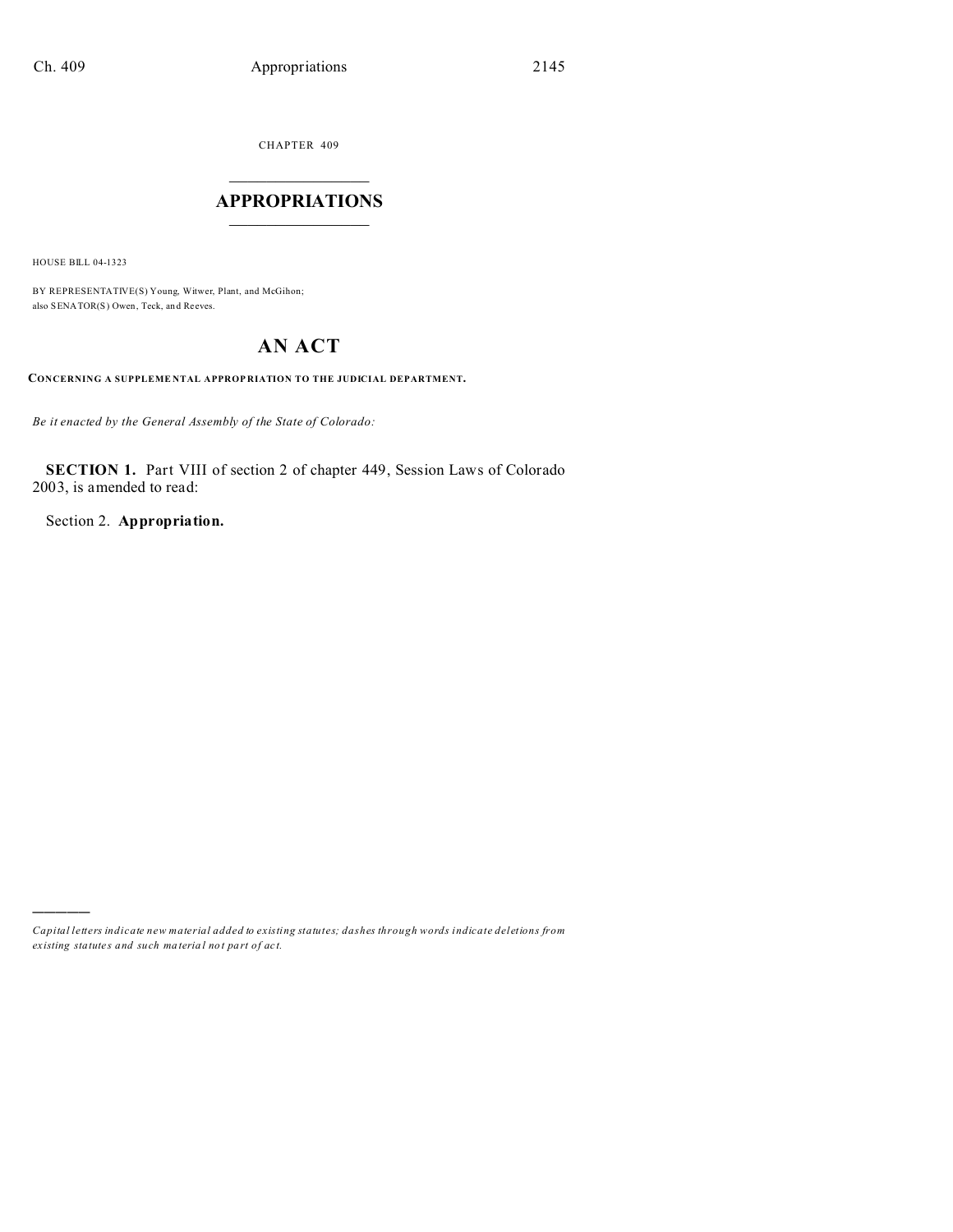| Ch. 409 |                    |       |                        | Appropriations                                 |                           |                                       | 2146                    |  |
|---------|--------------------|-------|------------------------|------------------------------------------------|---------------------------|---------------------------------------|-------------------------|--|
|         |                    |       |                        |                                                | <b>APPROPRIATION FROM</b> |                                       |                         |  |
|         | ITEM &<br>SUBTOTAL | TOTAL | GENERAL<br><b>FUND</b> | GENERAL<br><b>FUND</b><br><b>EXEMPT</b>        | CASH<br><b>FUNDS</b>      | CASH<br><b>FUNDS</b><br><b>EXEMPT</b> | FEDERAL<br><b>FUNDS</b> |  |
|         | S                  | s     | S                      | \$                                             | \$                        | \$                                    | \$                      |  |
|         |                    |       |                        | <b>PART VIII</b><br><b>JUDICIAL DEPARTMENT</b> |                           |                                       |                         |  |

### **(1) SUPREME COU RT/COURT OF APPEALS**

| Appellate Court            |            |               |                      |                        |
|----------------------------|------------|---------------|----------------------|------------------------|
| Programs <sup>101</sup>    | 8,020,897  | 7,962,897     | 58,000 <sup>a</sup>  |                        |
|                            |            | $(119.0$ FTE) |                      |                        |
| <b>Attorney Regulation</b> |            |               |                      |                        |
| Committees                 | 3,600,000  |               | $3,500,000^b$        | $100,000^{\circ}$      |
|                            |            |               | $(35.5$ FTE)         |                        |
| Continuing Legal           |            |               |                      |                        |
| Education                  | 280,000    |               | 275,000 <sup>b</sup> | $5,000^d$              |
|                            |            |               | $(4.0$ FTE)          |                        |
| Law Examiner Board         | 650,000    |               | $450,000^{\circ}$    | $200,000$ <sup>f</sup> |
|                            |            |               | $(8.2$ FTE)          |                        |
| Law Library                | 465,000    |               | 415,000 <sup>g</sup> | $50,000^h$             |
|                            |            |               | $(2.0$ FTE)          |                        |
|                            | 13,015,897 |               |                      |                        |

<sup>a</sup> Of this amount, an estimated \$8,000 shall be from copier machine and postage receipts, and the rest shall be from various fees and other cost recoveries.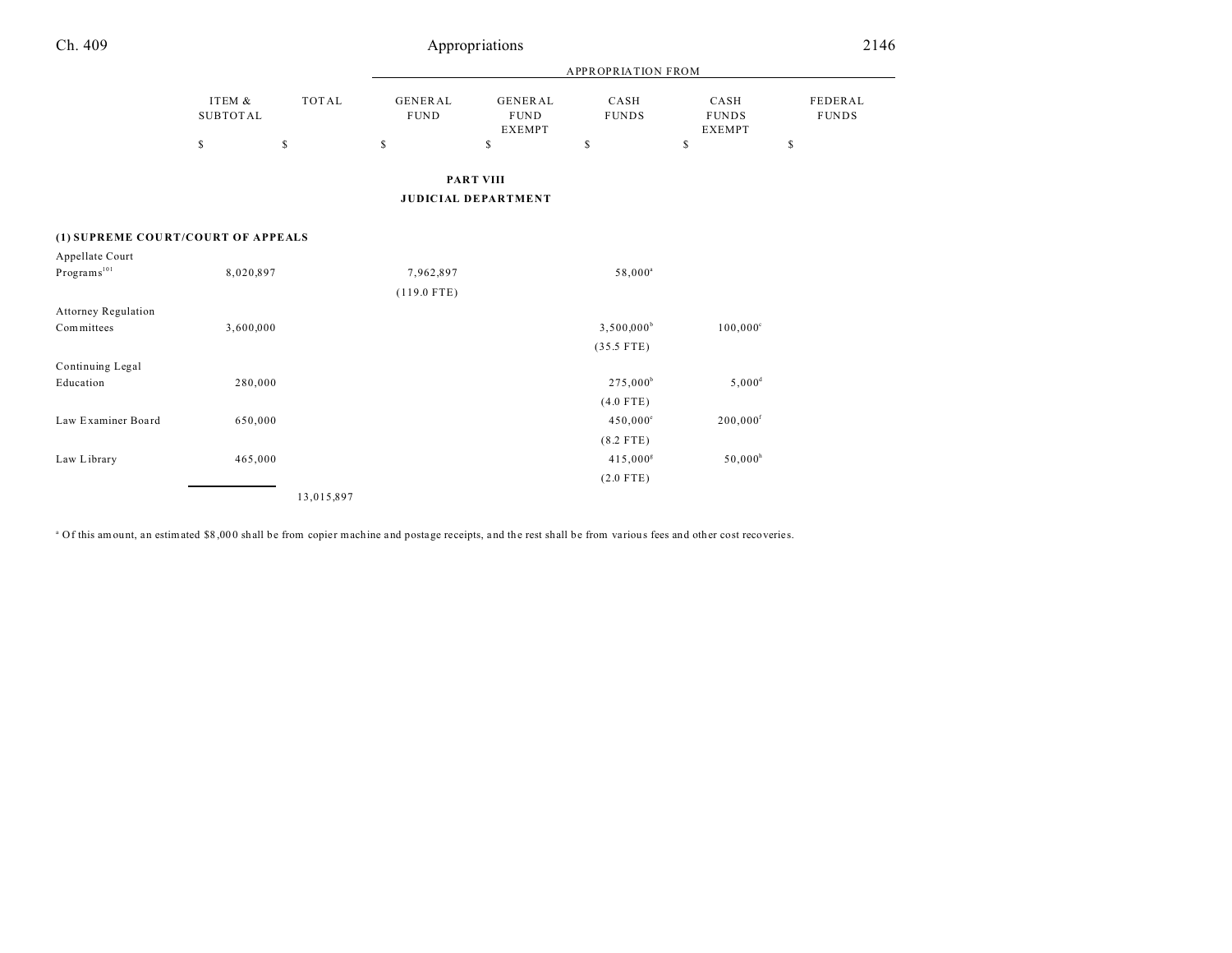<sup>b</sup> These amounts shall be from annual attorney registration fees and other fees. For purposes of complying with the limitation on state fiscal year spending imposed by Article X, Section 20 of the State Constitution, these moneys are included for informational purposes as they are continuously appropriated by a permanent statute or constitutional provision.

<sup>c</sup> This amount shall be from reserves in the Attorney Registration Fund.

d This amou nt shall be from reserves in the Continuing Legal Edu cation Fund.

This amount shall be from law examination application fees and other fees. For purposes of complying with the limitation on state fiscal year spending imposed by Article X, Section 20 of the State Constitution, these moneys are included for informational purposes as they are continuously appropriated by a permanent statute or constitutional provision.

<sup>f</sup> This amount shall be from reserves in the Law Examiner Board Fund.

This amount shall be from appellate court filing fees and other fees credited to the Supreme Court Library Fund pursuant to Section 13-2-120, C.R.S. For purposes of complying with the limitation on state fiscal year spending imposed by Article X, Section 20 of the State Constitution, these moneys are included for informational purposes as they are continuously appropriated by a permanent statute or constitutional provision.

h This amount shall be from reserves in the Supreme Court Library Fund created in Section 13-2-120, C.R.S.

#### **(2) COURTS ADMINISTRATION**

| (A) Administration       |           |              |                        |                 |
|--------------------------|-----------|--------------|------------------------|-----------------|
| Personal Services        | 3,657,866 | 3,605,483    |                        | $52,383(T)^{a}$ |
|                          |           | $(48.0$ FTE) |                        |                 |
| Operating Expenses       | 357,321   | 356,321      | $1,000^b$              |                 |
| <b>JUDICIAL/HERITAGE</b> |           |              |                        |                 |
| PROGRAMS                 | 577,072   | 575,372      | $1,700^{\circ}$        |                 |
|                          |           | $(4.0$ FTE)  |                        |                 |
| <b>COUNTY COURTHOUSE</b> |           |              |                        |                 |
| <b>FURNISHINGS</b>       | 600,000   |              | $600,000$ <sup>f</sup> |                 |
| Family Friendly Courts   | 122,200   |              | $122,200^{\circ}$      |                 |
|                          | 322,200   |              | 322,200°               |                 |
|                          |           |              | $(0.5$ FTE)            |                 |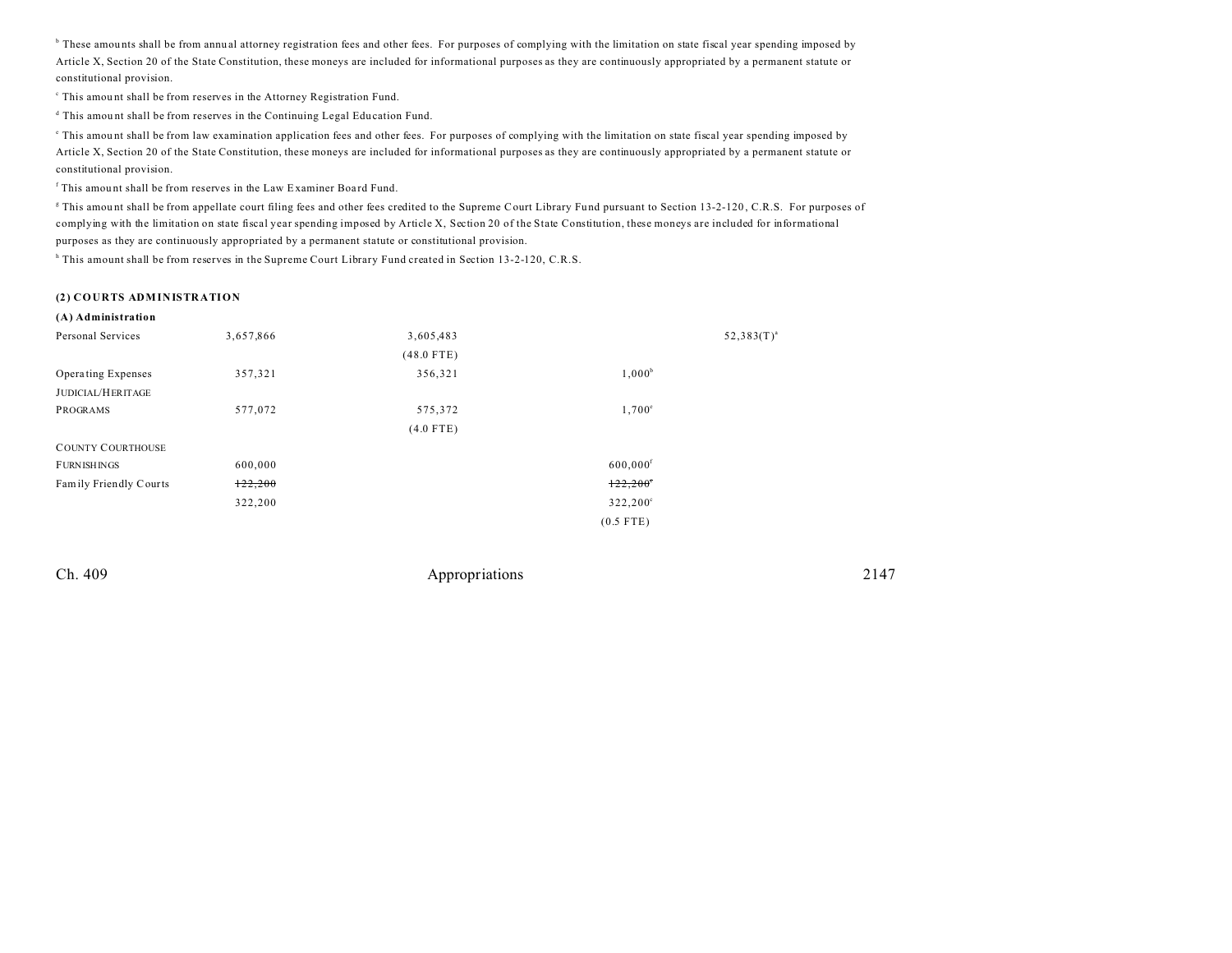| Ch. 409 | Appropriations | 2148<br>______ |
|---------|----------------|----------------|
|         |                |                |

|                         |                             |   | <b>APPROPRIATION FROM</b>                                  |   |                      |                                |                         |
|-------------------------|-----------------------------|---|------------------------------------------------------------|---|----------------------|--------------------------------|-------------------------|
|                         | ITEM &<br>TOTAL<br>SUBTOTAL |   | GENERAL<br>GENERAL<br><b>FUND</b><br><b>FUND</b><br>EXEMPT |   | CASH<br><b>FUNDS</b> | CASH<br><b>FUNDS</b><br>EXEMPT | FEDERAL<br><b>FUNDS</b> |
|                         | \$                          | S | S                                                          | S | ch<br>D.             | \$                             | D                       |
| Statewide Indirect Cost |                             |   |                                                            |   |                      |                                |                         |
| Assessment              | 52,383                      |   |                                                            |   | $43,215^{\rm d}$     | $9,025^{\rm d}$                | 143                     |
|                         | 4,189,770                   |   |                                                            |   |                      |                                |                         |
|                         | 5,566,842                   |   |                                                            |   |                      |                                |                         |

a This amount shall be from sta tewide indirect cost recoveries.

<sup>b</sup> This amount shall be from fees and cost recoveries.

This amount shall be from the Family Friendly Court Program Cash Fund pursuant to Section 13-3-113 (6), Colorado Revised Statutes.

<sup>d</sup> These amounts shall be from various sources of cash funds and cash funds exempt.

e THIS AMOUNT SHALL BE FROM PARKING RECEIPTS.

f THIS AMOUNT SHALL BE FROM THE JUDICIAL STABILIZATION CASH FUND PURSUANT TO SECTION 13-32 -101(1 .5), C.R.S.

## **(B) Administrative Special Purpose**

| Health, Life, and Dental   | 6,548,839 | 5,925,424 | 623,415              |         |
|----------------------------|-----------|-----------|----------------------|---------|
|                            | 5,870,979 | 5,175,424 | 695,555 <sup>a</sup> |         |
| Short-term Disability      | 165,855   | 156,463   | 8,874 <sup>a</sup>   | $518^b$ |
| Salary Survey              | 5,737,888 | 5,220,582 | 517,306 <sup>a</sup> |         |
| Workers' Compensation      | 575,681   | 575,681   |                      |         |
| Legal Services for $2,812$ |           |           |                      |         |
| $4,227$ hours              | 170,941   | 170,941   |                      |         |
|                            | 256,941   | 256,941   |                      |         |
|                            |           |           |                      |         |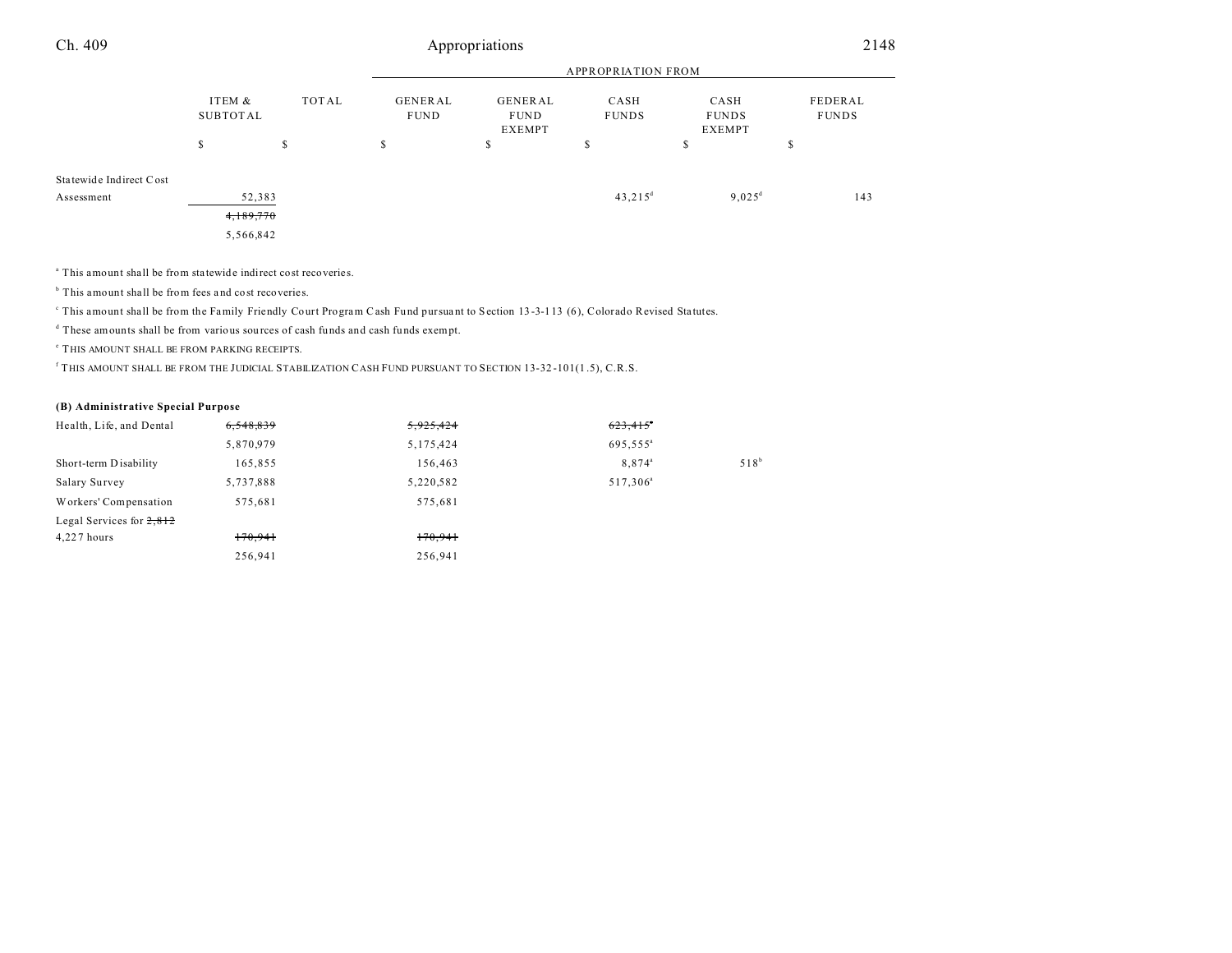| Payment to Risk |  |
|-----------------|--|
| Management and  |  |

| $\ldots$ $\ldots$         |            |           |                       |                          |                   |
|---------------------------|------------|-----------|-----------------------|--------------------------|-------------------|
| Property Funds            | 508,759    | 508,759   |                       |                          |                   |
|                           | 500,482    | 500,482   |                       |                          |                   |
| Vehicle Lease Payments    | 77,035     | 77,035    |                       |                          |                   |
|                           | 77,037     | 77,037    |                       |                          |                   |
| Leased Space              | 559,838    | 537,638   | $22,200^{\circ}$      |                          |                   |
| Lease Purchase            | 94,561     | 94,561    |                       |                          |                   |
| Administrative Purposes   | 78,275     | 13,275    | $65,000$ <sup>d</sup> |                          |                   |
| Retired Judges            | 882,825    | 882,825   |                       |                          |                   |
|                           | 1,121,775  | 1,121,775 |                       |                          |                   |
| Appellate Reports         |            |           |                       |                          |                   |
| Publication               | 67,100     | 67,100    |                       |                          |                   |
| Office of Dispute         |            |           |                       |                          |                   |
| Resolution                | 1,222,946  |           | $1,082,946^{\circ}$   | $40,000$ <sup>f</sup>    | $100,000^{\rm g}$ |
|                           |            |           | $(4.5$ FTE)           |                          |                   |
| Child Support             |            |           |                       |                          |                   |
| Enforcement               | 87,272     | 29,672    |                       | $57,600(T)$ <sup>h</sup> |                   |
|                           |            |           |                       | $(1.0$ FTE)              |                   |
| Collections Investigators | 3,072,844  |           | 2,551,611             | $521, 233(T)^{j}$        |                   |
|                           | 3,096,112  |           | 2,574,879             |                          |                   |
|                           |            |           | $(69.2$ FTE)          |                          |                   |
|                           | 19,850,659 |           |                       |                          |                   |
|                           | 19,512,742 |           |                       |                          |                   |
|                           |            |           |                       |                          |                   |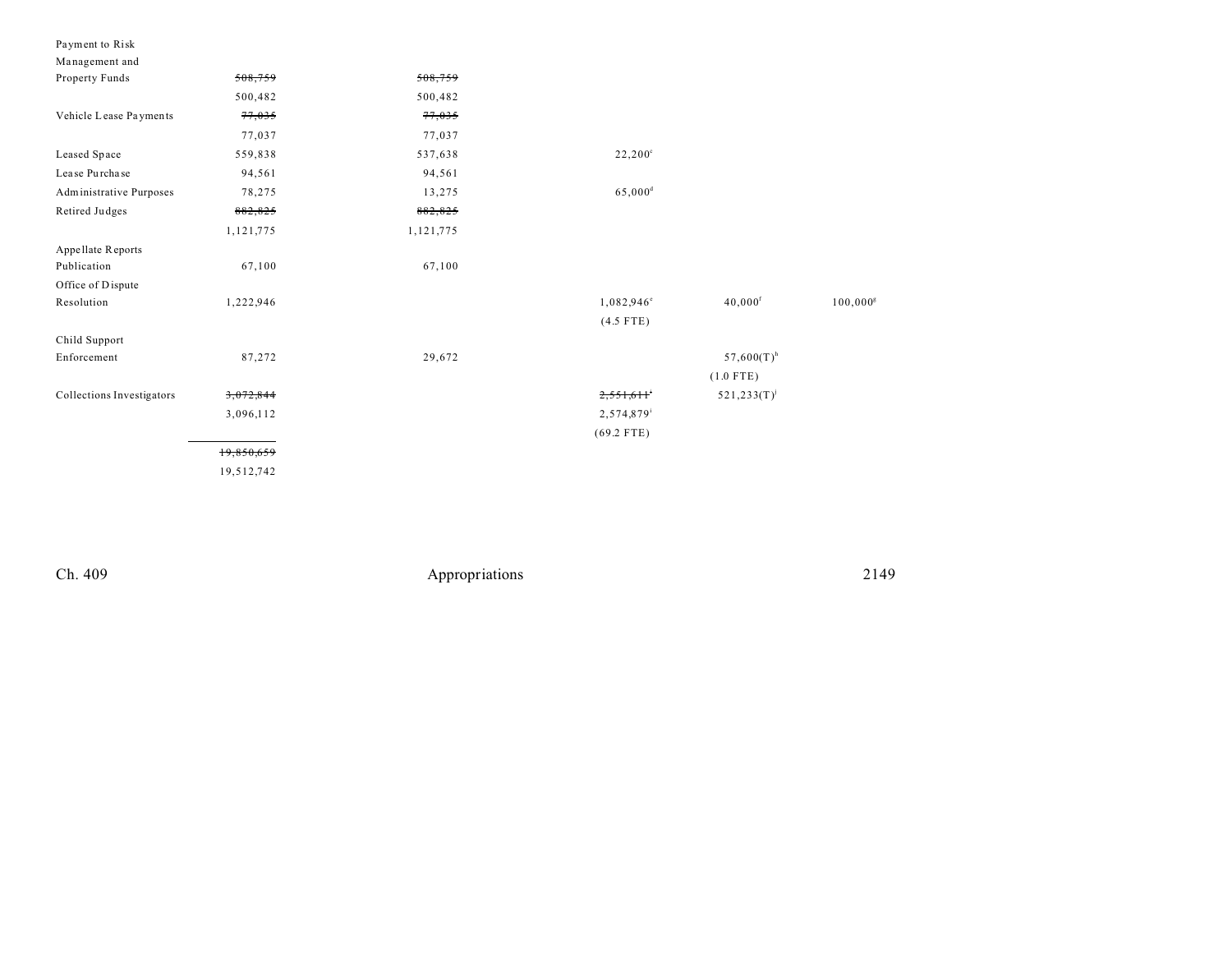|          |       |             |             | APPROPRIATION FROM |               |              |
|----------|-------|-------------|-------------|--------------------|---------------|--------------|
| ITEM &   | TOTAL | GENERAL     | GENERAL     | CASH               | CASH          | FEDERAL      |
| SUBTOTAL |       | <b>FUND</b> | <b>FUND</b> | <b>FUNDS</b>       | <b>FUNDS</b>  | <b>FUNDS</b> |
|          |       |             | EXEMPT      |                    | <b>EXEMPT</b> |              |
|          |       |             |             |                    |               |              |

a These amounts shall be from the Offender Services Fund created in Section 16-11-214 (1) (a), C.R.S., from the Dispute Resolution Fund created in Section 13-22-310 (1), C.R.S., from the Fines Collection Cash Fund pursuant to Section 18-1-105 (1) (a) (III) (D), C.R.S., from the Drug Offender Surcharge Fund pursuant to Section 18-19-103 (4), C.R.S., and from the Alcohol and Drug Driving Safety Program Fund created in Section 42-4-1301.3 (4) (a), C.R.S., AND FROM THE JUDICIAL STABILIZATION CASH FUND CREATED PURSUANT TO SECTION 13-32 -101(1 .5), C.R.S.

<sup>b</sup> These amounts shall be from reserves in the Alcohol and Drug Driving Safety Program Fund created in Section 42-4-1301 (10) (d), C.R.S.

<sup>c</sup> This amount shall be from employee payments for parking fees.

<sup>d</sup> This amount shall be from royalties from the sale of pattern jury instructions.

e This amount shall be from the Dispute Resolution Fund created in Section 13-22-310 (1), C.R.S.

f This amount shall be from reserves in the Dispute Resolution Fund created in Section 13-22-310 (1), C.R.S.

g This amou nt is for a never-married parents program in pilot districts, and mediation for indigent persons statewide, and is shown for informational purposes only.

h This amount shall be from federal funds appropriated in the Department of Human Services.

<sup>i</sup> Of this amount, an estimated \$1,771,830 shall be from the Judicial Collection Enhancement Fund pursuant to Section 16-11-101.6 (2), C.R.S., and an estimated \$779,781 \$803,049 shall be from the Fines Collection Cash Fund pursuant to Section 18-1.3-401 (1) (a) (III) (D), C.R.S.

j This amount shall be from local Victims and Witness Assistance Law Enforcement (VALE) Boards pursuant to Section 24-4.2-105 (2.5) (a) (I), C.R.S.

### **(C) Judicial/Heritage Complex**

| Personal Services       | 350.489 | 350.489     |                 |
|-------------------------|---------|-------------|-----------------|
|                         |         | $(4.0$ FTE) |                 |
| Operating Expenses      | 224,883 | 224,883     |                 |
| Parking Lot Maintenance | 1.700   |             | $1.700^{\circ}$ |
|                         | 577.072 |             |                 |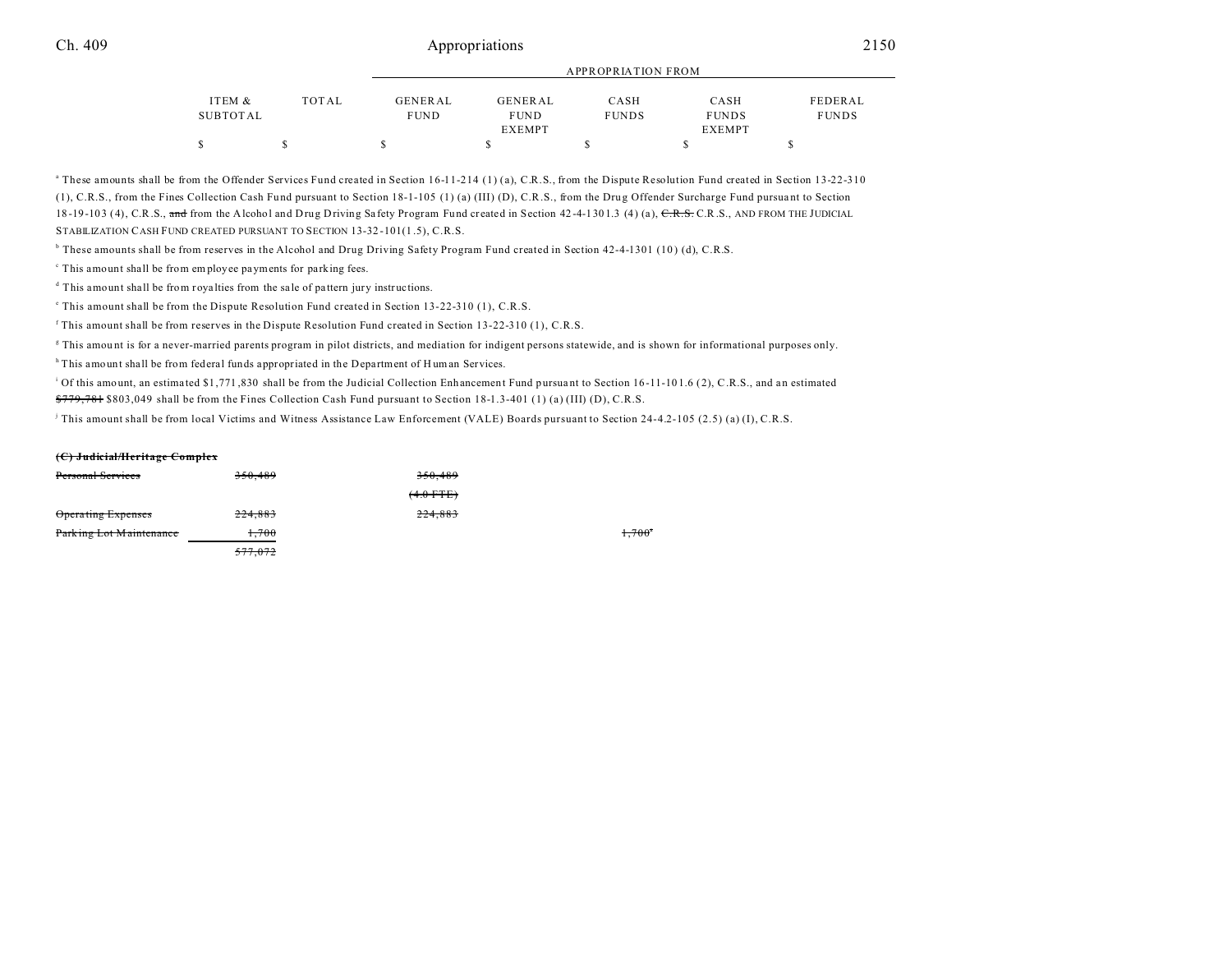| Portion of the company of the Hotel Company and the company of the company |  |  |
|----------------------------------------------------------------------------|--|--|
| This amount snan be from paixing receipts.                                 |  |  |

# **(D) Integrated Information Services8, 102**

| Personal Services         | 2,685,119 | 2,551,609    |                        | 133,510 |
|---------------------------|-----------|--------------|------------------------|---------|
|                           |           | $(42.8$ FTE) |                        |         |
| Operating Expenses        | 222,654   | 172,654      | $50,000^a$             |         |
| Purchase of Services from |           |              |                        |         |
| Computer Center           | H2,205    | H2,205       |                        |         |
|                           | 124,382   | 124,382      |                        |         |
| Pueblo Data Entry Center  |           |              |                        |         |
| Payments                  | 2,758     | 2,758        |                        |         |
| Multiuse Network          |           |              |                        |         |
| Payments                  | 84,279    | 84,279       |                        |         |
|                           | 74,032    | 74,032       |                        |         |
| Telecommunications        |           |              |                        |         |
| Expense                   | 350,000   | 350,000      |                        |         |
| Communications Services   |           |              |                        |         |
| Payments                  | 5,780     | 5,780        |                        |         |
|                           | 5,148     | 5,148        |                        |         |
| Hardware Replacement      | 925,000   |              | 925,000                |         |
|                           | 1,325,000 |              | 1,325,000 <sup>a</sup> |         |
| Hardware/Software         |           |              |                        |         |
| Maintenance               | 1,078,094 | 1,043,094    | $35,000^a$             |         |
| Computer Integrated       |           |              |                        |         |
| Courtroom                 | 30,000    | 30,000       |                        |         |
|                           | 5,495,889 |              |                        |         |
|                           | 5,894,429 |              |                        |         |
|                           |           |              |                        |         |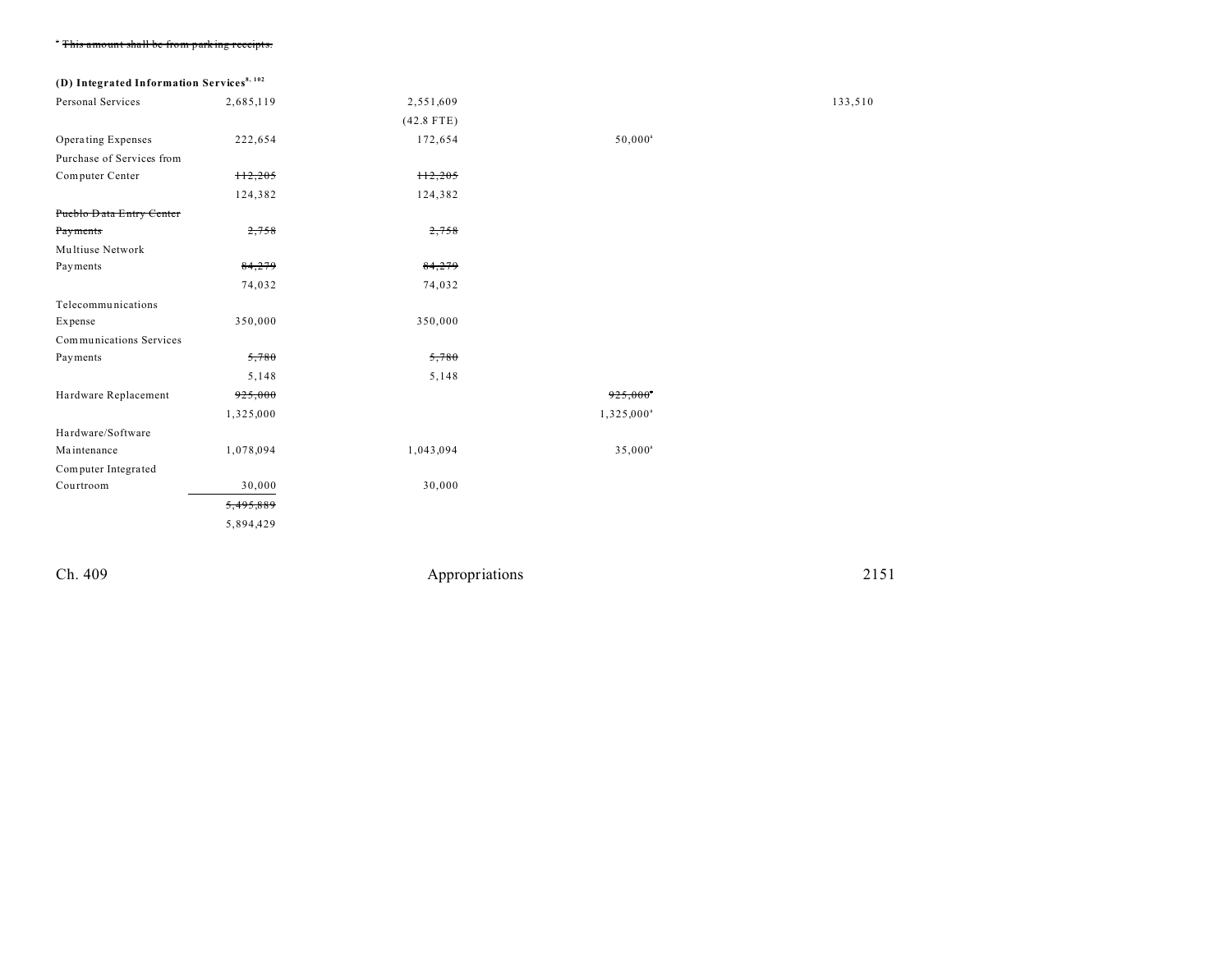Family Preservation

| Ch. 409                                                                          |                           |              | 2152                          |                                                |                           |                                       |                         |  |
|----------------------------------------------------------------------------------|---------------------------|--------------|-------------------------------|------------------------------------------------|---------------------------|---------------------------------------|-------------------------|--|
|                                                                                  |                           |              |                               | <b>APPROPRIATION FROM</b>                      |                           |                                       |                         |  |
|                                                                                  | ITEM &<br><b>SUBTOTAL</b> | <b>TOTAL</b> | <b>GENERAL</b><br><b>FUND</b> | <b>GENERAL</b><br><b>FUND</b><br><b>EXEMPT</b> | CASH<br><b>FUNDS</b>      | CASH<br><b>FUNDS</b><br><b>EXEMPT</b> | FEDERAL<br><b>FUNDS</b> |  |
|                                                                                  | \$                        | $\mathbb{S}$ | $\mathbb S$                   | $\mathbb{S}$                                   | $\mathbb{S}$              | \$                                    | \$                      |  |
| <sup>a</sup> These amounts shall be from various fees and other cost recoveries. |                           |              |                               |                                                |                           |                                       |                         |  |
|                                                                                  |                           | 30, 113, 390 |                               |                                                |                           |                                       |                         |  |
|                                                                                  |                           | 30,974,013   |                               |                                                |                           |                                       |                         |  |
| (3) TRIAL COURTS $^{103}$                                                        |                           |              |                               |                                                |                           |                                       |                         |  |
| Trial Court Programs <sup>101</sup>                                              | 87,702,872                |              | 76,222,634                    |                                                | 11,480,238°               |                                       |                         |  |
|                                                                                  | 88,255,717                |              |                               |                                                | 12,033,083 <sup>a</sup>   |                                       |                         |  |
|                                                                                  |                           |              | $(1,465.2$ FTE)               |                                                | $(86.9$ FTE)              |                                       |                         |  |
| Mandated $\mathbf C$ osts $^{104,~105}$                                          | 11,784,027                |              | 11,359,027                    |                                                | $425,000^{\circ}$         |                                       |                         |  |
|                                                                                  | 12,636,707                |              | 12, 101, 707                  |                                                | 535,000 <sup>b</sup>      |                                       |                         |  |
| District Attorney                                                                |                           |              |                               |                                                |                           |                                       |                         |  |
| Mandated Costs <sup>106</sup>                                                    | 2,150,199                 |              | 2,025,199                     |                                                | $125,000^b$               |                                       |                         |  |
| Sex Offender Surcharge                                                           |                           |              |                               |                                                |                           |                                       |                         |  |
| Fund Program                                                                     | 15,000                    |              | 15,000                        |                                                |                           |                                       |                         |  |
| Victim Compensation                                                              | 9,200,000                 |              |                               |                                                | $9,200,000$ <sup>c</sup>  |                                       |                         |  |
| Victim Assistance                                                                | 11,100,000                |              |                               |                                                | $11,100,000$ <sup>d</sup> |                                       |                         |  |

Ma tching Funds 100,000 100,000 25,000 25,000 25,000 25,000 25,000 25,000 25,000 25,000 25,000 25,000 25,000 25,000 25,000 25,000 25,000 25,000 25,000 25,000 25,000 25,000 25,000 25,000 25,000 25,000 25,000 25,000 25,000 2 (0.5 FTE) (0.8 FTE)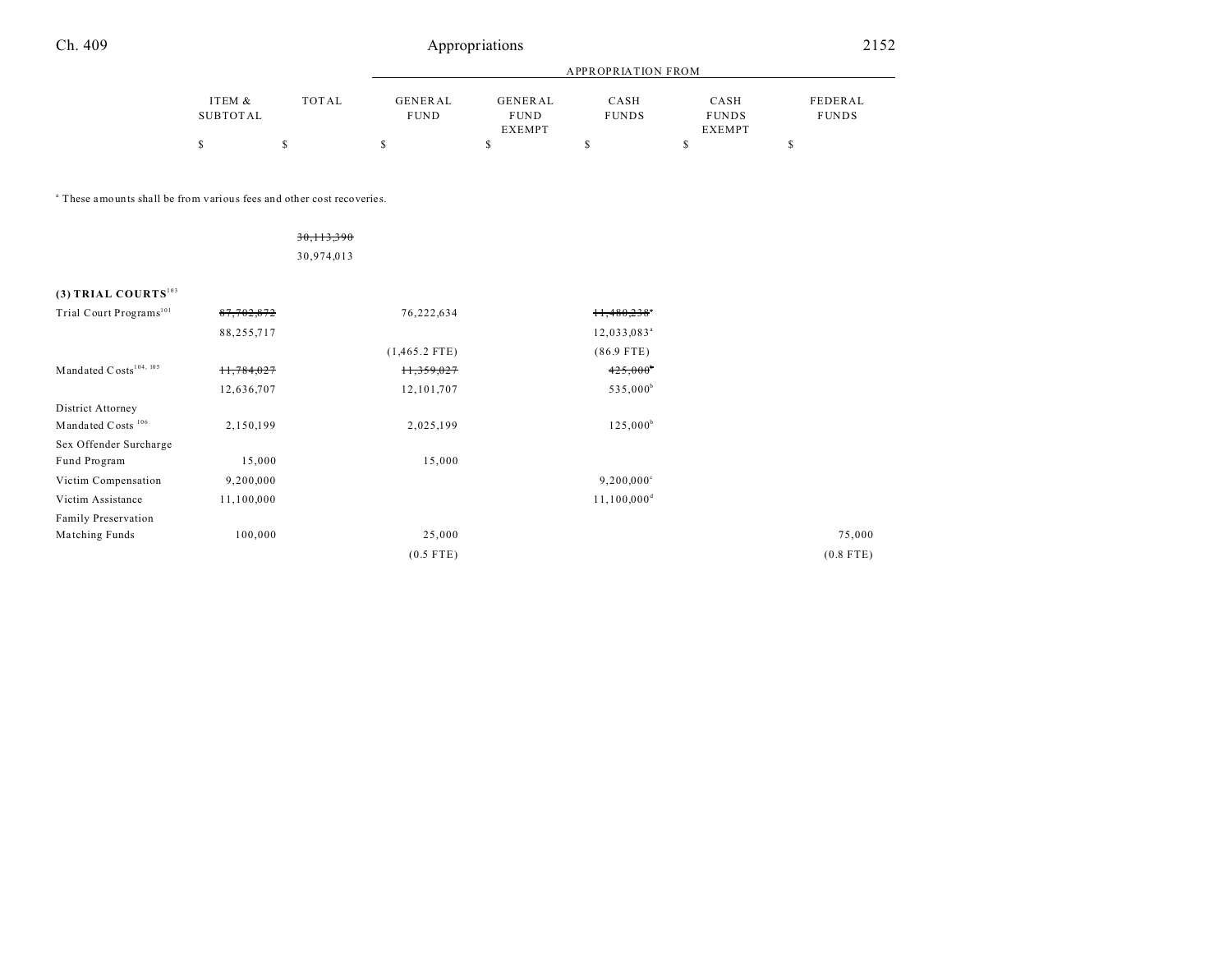| Grants | 1,041,627  | 363,000 <sup>b</sup> | 74,380(T)         | 604,247              |
|--------|------------|----------------------|-------------------|----------------------|
|        |            |                      | $383,469^{\circ}$ | 295,158 <sup>f</sup> |
|        |            |                      | $(6.0$ FTE)       | $(2.5$ FTE)          |
|        |            |                      | $(2.8$ FTE)       | $(2.1$ FTE)          |
|        | 122.002725 |                      |                   |                      |

## 123,093,725

124,499,250

<sup>a</sup> Of this amount,  $$8,880,238$  \$9,433,083 shall be from the Judicial Stabilization Fund created in Section 13-31-101 (1.5), C.R.S. and \$2,600,000 shall be from various fees and other cost recoveries.

<sup>b</sup> These amounts shall be from various fees and cost recoveries.

This amount shall be from the Crime Victim Compensation Funds established in the office of the court administrator of each judicial district pursuant to Section 24-4.1-117, C.R.S. For purposes of complying with the limitation on state fiscal year spending imposed by Article X, Section 20 of the State Constitution, these moneys are included for informational purposes as they are continuously appropriated by a permanent statute or constitutional provision.

d This amount shall be from the Victims and Witnesses Assistance and Law Enforcement Funds established in the office of the court administrator of each judicial district pursuant to Section 24-4.2-103, C.R.S. For purposes of complying with the limitation on state fiscal year spending imposed by Article X, Section 20 of the State Constitution, these moneys are included for informational purposes as they are continuously appropriated by a permanent statute or constitutional provision. <sup>e</sup> This amount OF THIS AMOUNT, \$256,890(T) shall be from federal funds appropriated in FROM the Department of Public Safety, Division of Criminal Justice, SAFETY

AND THE DEPARTMENT OF HUMAN SERVICES, AND \$126,579 SHALL BE FROM VARIOUS FEES, COST RECOVERIES, GIFTS, GRANTS, AND DONATIONS.

This amount is to fund juvenile programs and an education grant to the State Court Administrator's Office, and is shown for informational purposes only.

# **(4) PROBATION AND RELATED SERVICES4, 107, 108**

| Probation Programs     | 42,697,039 | 40,564,097    | 2,132,942 <sup>a</sup> |                |
|------------------------|------------|---------------|------------------------|----------------|
|                        |            | $(732.4$ FTE) | $(30.0$ FTE)           |                |
| Sex Offender Intensive |            |               |                        |                |
| Supervision Program    | 558.497    |               | 558.497 <sup>b</sup>   |                |
| Offender Services      | 3,019,059  |               | 2,869,059°             | $150,000(T)^d$ |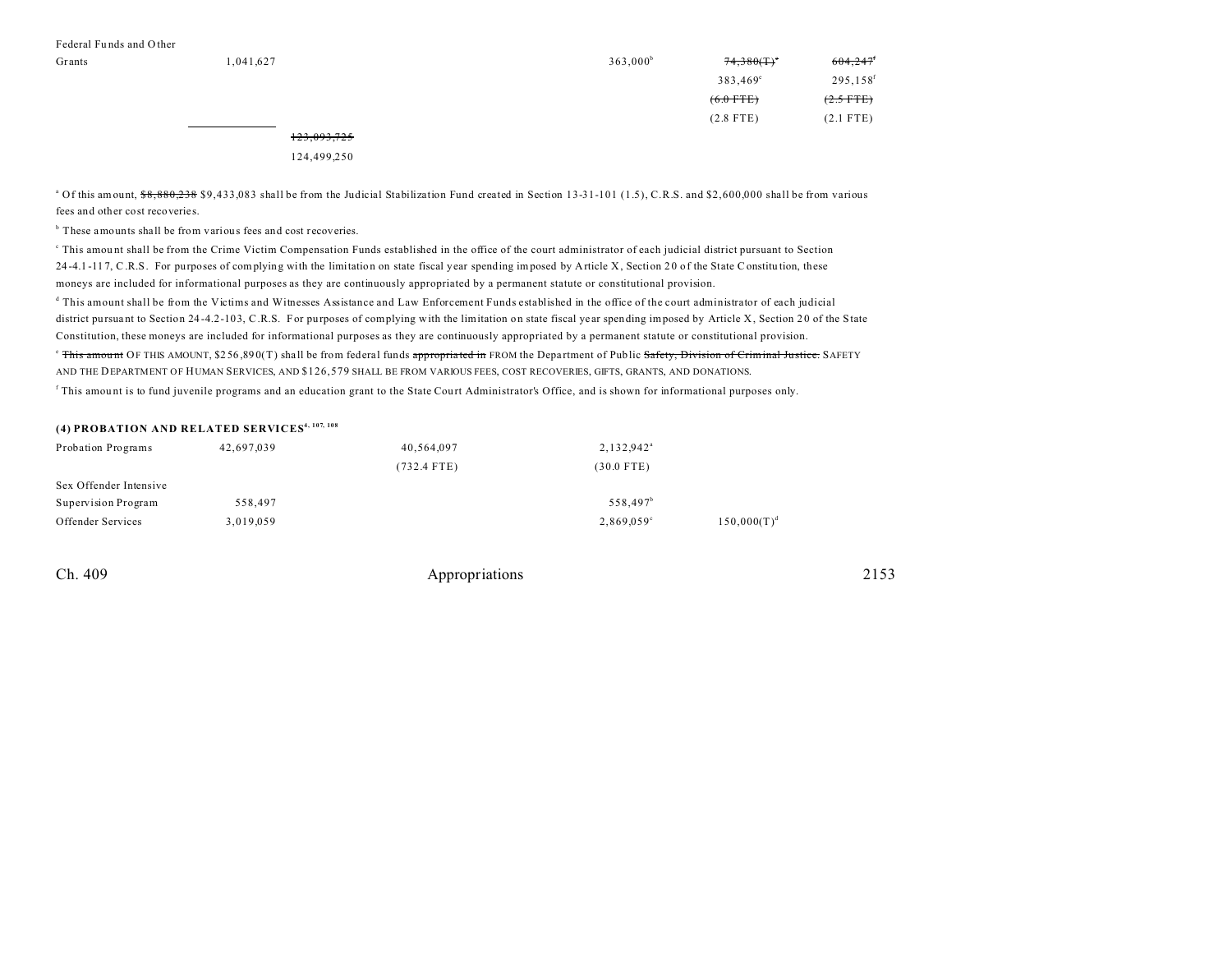|                           |                           |              | <b>APPROPRIATION FROM</b>     |                                                |                          |                                       |                         |
|---------------------------|---------------------------|--------------|-------------------------------|------------------------------------------------|--------------------------|---------------------------------------|-------------------------|
|                           | ITEM &<br><b>SUBTOTAL</b> | <b>TOTAL</b> | <b>GENERAL</b><br><b>FUND</b> | <b>GENERAL</b><br><b>FUND</b><br><b>EXEMPT</b> | CASH<br><b>FUNDS</b>     | CASH<br><b>FUNDS</b><br><b>EXEMPT</b> | FEDERAL<br><b>FUNDS</b> |
|                           | \$                        | $\mathbb{S}$ | $\mathbb S$                   | $\mathbf S$                                    | \$                       | \$                                    | \$                      |
|                           |                           |              |                               |                                                | $(4.5$ FTE)              | $(3.0$ FTE)                           |                         |
| Electronic Monitoring/    |                           |              |                               |                                                |                          |                                       |                         |
| Drug Testing              | 647,193                   |              | 487,193                       |                                                | $160,000^{\circ}$        |                                       |                         |
| Alcohol/Drug Driving      |                           |              |                               |                                                |                          |                                       |                         |
| Safety Contract           | 4,605,738                 |              |                               |                                                | $4,407,691$ <sup>f</sup> | 198,047 <sup>8</sup>                  |                         |
|                           |                           |              |                               |                                                | $(70.2$ FTE)             | $(5.6$ FTE)                           |                         |
| Drug Offender             |                           |              |                               |                                                |                          |                                       |                         |
| Assessment                | 876,807                   |              |                               |                                                | 876,807h                 |                                       |                         |
|                           |                           |              |                               |                                                | $(11.5$ FTE)             |                                       |                         |
| Substance Abuse           |                           |              |                               |                                                |                          |                                       |                         |
| Treatment                 | 993,600                   |              |                               |                                                | 993,600 <sup>i</sup>     |                                       |                         |
| Victims Grants            | 842,821                   |              |                               |                                                |                          | $677,821(T)^{j}$                      | 165,000 <sup>k</sup>    |
|                           |                           |              |                               |                                                |                          | $(12.3$ FTE)                          | $(5.0$ FTE)             |
| S.B. 91-94                | 2,406,837                 |              |                               |                                                |                          | $2,406,837($ T) <sup>t</sup>          |                         |
|                           | 1,906,837                 |              |                               |                                                |                          | $1,906,837(T)^1$                      |                         |
|                           |                           |              |                               |                                                |                          | $(59.3 + TE)$                         |                         |
|                           |                           |              |                               |                                                |                          | $(49.3$ FTE)                          |                         |
| Sex Offender Assessment   | 229,000                   |              |                               |                                                | 202,364 <sup>m</sup>     | $26,636^n$                            |                         |
| Genetic Testing           | 7,500                     |              |                               |                                                | $7,500^b$                |                                       |                         |
| Violent O ffender Genetic |                           |              |                               |                                                |                          |                                       |                         |
| Testing                   | 5,000                     |              | 5,000                         |                                                |                          |                                       |                         |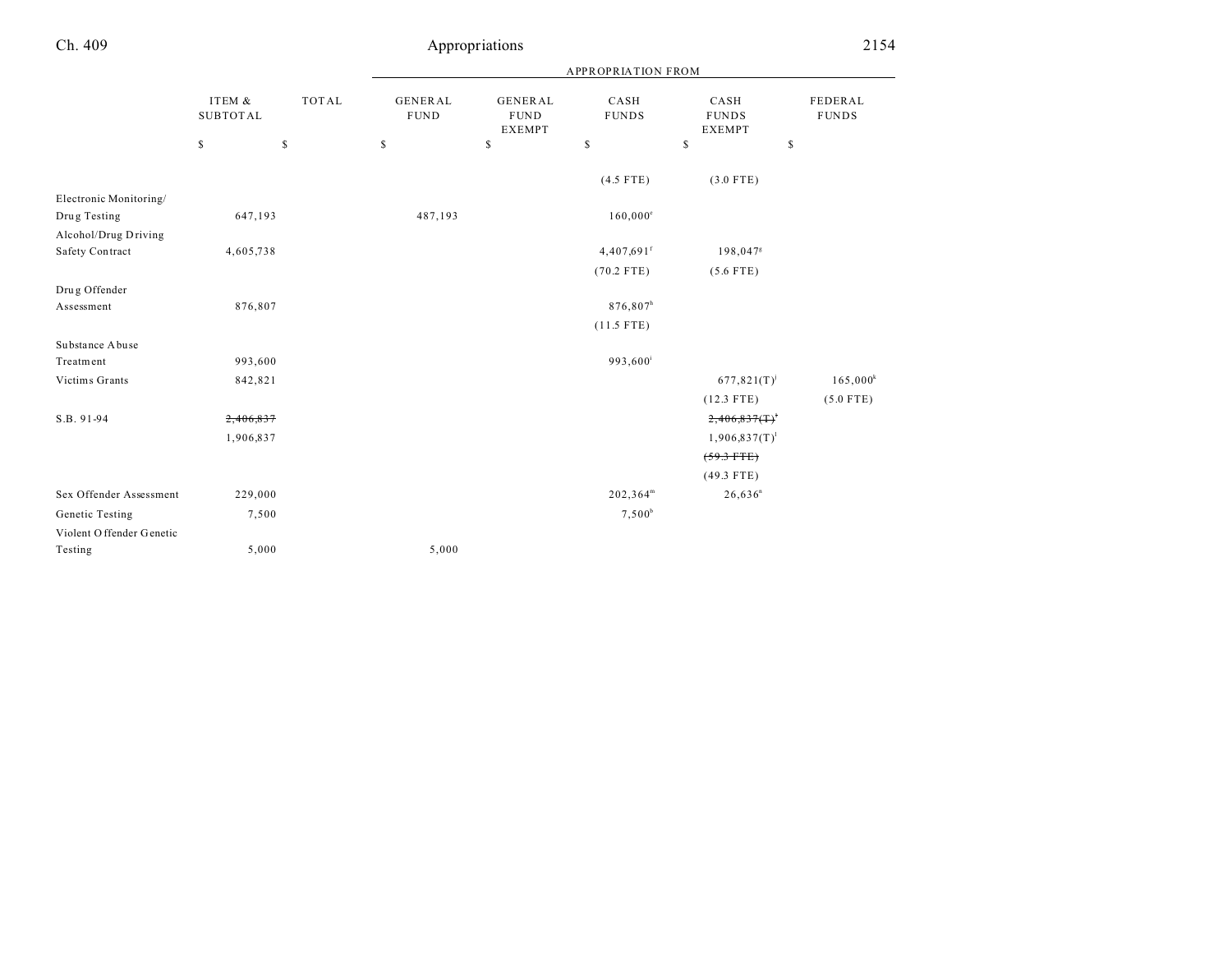| Juvenile Sex Offender   |           |            |       |                     |                          |                        |
|-------------------------|-----------|------------|-------|---------------------|--------------------------|------------------------|
| Genetic Testing         | 2,000     |            | 2,000 |                     |                          |                        |
| Federal Funds and Other |           |            |       |                     |                          |                        |
| Grants                  | 3,688,739 |            |       | $1,190,000^{\circ}$ | $1,737,985$ <sup>*</sup> | $760,754$ <sup>4</sup> |
|                         |           |            |       |                     | 1,508,941 <sup>P</sup>   | 989,798 <sup>q</sup>   |
|                         |           |            |       | $(2.0$ FTE)         | $(17.8$ FTE)             | $(12.5$ FTE)           |
|                         |           |            |       | $(6.8$ FTE)         | $(8.7$ FTE)              | $(5.7$ FTE)            |
|                         |           | 60,579,830 |       |                     |                          |                        |
|                         |           | 60.079.830 |       |                     |                          |                        |

<sup>a</sup> Of this amount, \$80,000 shall be from various fees and cost recoveries, and the rest shall be from the Offender Services Fund pursuant to Section 16-11-214 (1) (a), C.R.S.

<sup>b</sup> These amounts shall be from the Offender Services Fund pursuant to Section 16-11-214 (1) (a), C.R.S.

<sup>c</sup>Of this amount, \$2,819,059 shall be from the Offender Services Fund pursuant to Section 16-11-214 (1) (a), C.R.S., and \$50,000 shall be from various fees and cost recoveries.

d This amou nt shall be from federal funds appropriated in the Department of Public Safety, Division of Criminal Ju stice.

<sup>e</sup> This amount shall be from various fees and cost recoveries.

This amount shall be from the Alcohol and Drug Driving Safety Program Fund created in Section 42-4-1301.3 (4) (a), C.R.S..

This amount shall be from reserves in the Alcohol and Drug Driving Safety Program Fund created in Section 42-4-1301.3 (4) (a), C.R.S..

h This amount shall be from the Drug Offender Surcharge Fund pursuant to Section 18-19-103 (4), C.R.S.

<sup>i</sup> Of this amount, \$678,000 shall be from the Offender Services Fund created in Section 16-11-214 (1) (a), C.R.S., and \$315,600 shall be from the Drug Offender Surcharge Fund created in Section 18-19-103 (4), C.R.S.

j Of this amount, \$500,000 shall be from grants from local Victims and Witnesses Assistance and Law Enforcement (VALE) Boards pursuant to Section 24-4.2-105 (2.5) (a) (II), C.R.S., and \$1 77,8 21 shall be from state Victims Assistance and Law Enforcement grant funds appropriated in the Department of Public Safety, Division of Criminal Justice.

k This amou nt is to provide a model for victims services in probation departments and is shown for informational purposes only.

This amount shall be from the Department of Human Services, Division of Youth Corrections.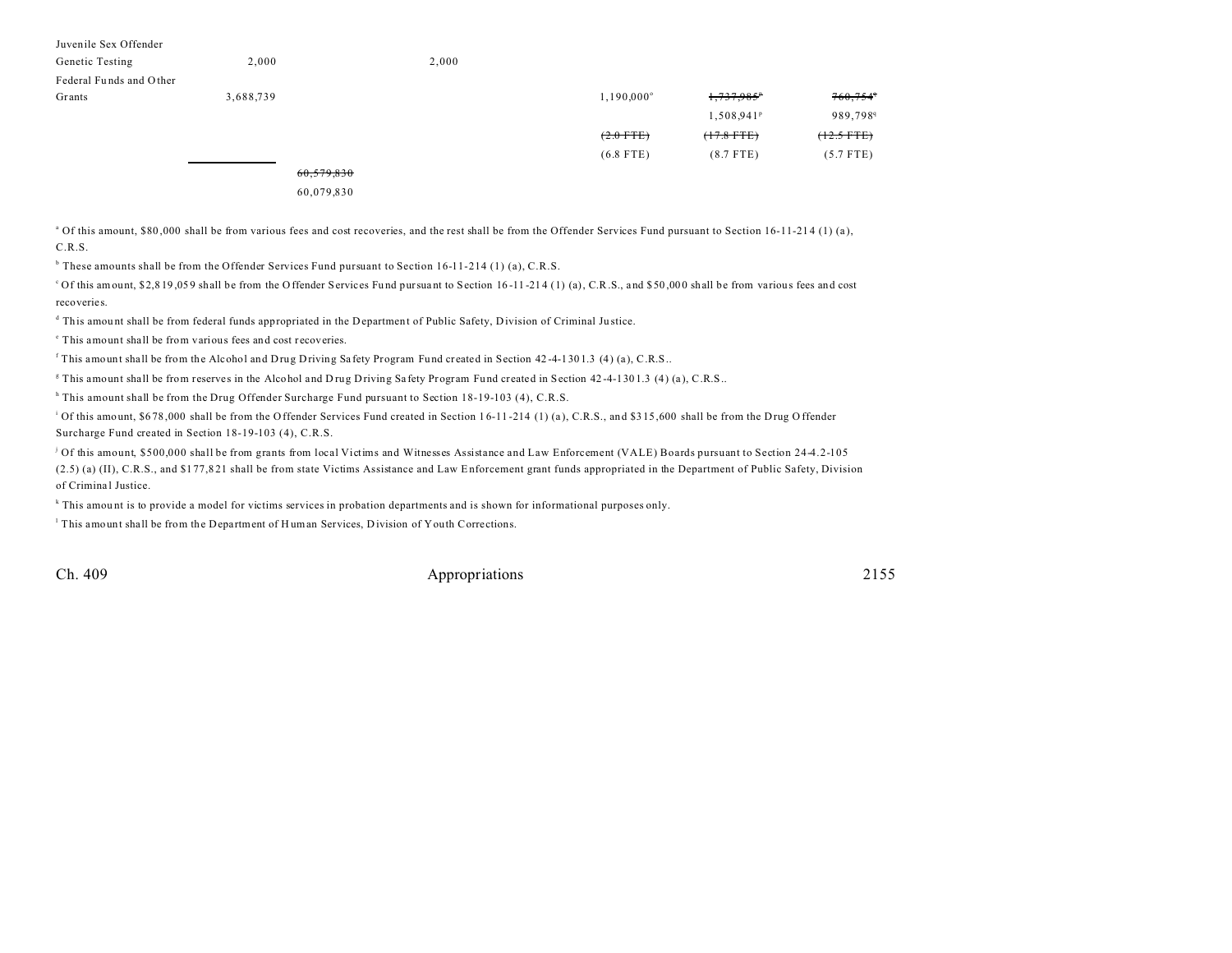| ITEM &   | TOTAL | GENERAL     | GENERAL       | CASH         | CASH          | FEDERAL      |
|----------|-------|-------------|---------------|--------------|---------------|--------------|
| SUBTOTAL |       | <b>FUND</b> | <b>FUND</b>   | <b>FUNDS</b> | <b>FUNDS</b>  | <b>FUNDS</b> |
|          |       |             | <b>EXEMPT</b> |              | <b>EXEMPT</b> |              |
|          |       |             |               |              |               |              |

APPROPRIATION FROM

m Of this amount, \$182,364 shall be from the Sex Offender Surcharge Fund created in Section 18-21-103 (3), C.R.S., and \$20,000 shall be from various fees and cost recoveries.

n This amount shall be from reserves in the Sex Offender Surcharge Fund created in Section 18-21-103 (3), C.R.S.

of this amount, AN ESTIMATED \$800,000 shall be from fees collected pursuant to Section 16-11-701 (6), C.R.S., from persons required to perform community or useful public service, and the remainder shall be from various fees and cost recoveries.

<sup>p</sup> Of this amount, <del>\$990,911(T)</del> \$822,563(T) shall be from federal funds <del>appropriated in</del> FROM the D epartment of Public Safety, <del>Division of Criminal Justice,</del> \$497,589(T) shall be from federal funds appropriated in the Department of Human Services for juvenile assessment and treatment programs, \$150,000 SERVICES, AND THE DEPARTMENT OF EDUCATION, AND \$686,378 shall be from various fees, cost recoveries, gifts, grants and donations, \$75,000(T) shall from federal funds appropriated in the Colorado Department of Education for an adult literacy program, and \$24,485 shall be from the Rose Foundation for iuvenile programs. DONATIONS.

 $\alpha$  These funds are for the Juvenile Justice Treatment Network to establish a community assessment center in Denver, the planning of a drug court in the  $8$ <sup>th</sup> district, and the enhancement of adjudication in domestic violence cases, and are THIS AMOUNT IS FEDERAL FUNDS AND IS shown for informational purposes only.

# **(5) PUBLIC DEFENDER109, 110, 111**

| Personal Services         | 25,025,351 | 24,961,961    | 63,390 <sup>a</sup> |
|---------------------------|------------|---------------|---------------------|
|                           |            | $(342.9$ FTE) |                     |
| Health, Life, and Dental  | 816,742    | 816,742       |                     |
| Short-term Disability     | 31,433     | 31,433        |                     |
| Salary Survey             | 876,676    | 876,676       |                     |
| <b>Operating Expenses</b> | 1,157,482  | 1.144.732     | $12.750^{\circ}$    |
| Purchase of Services from |            |               |                     |
| Computer Center           | 15,123     | 15,123        |                     |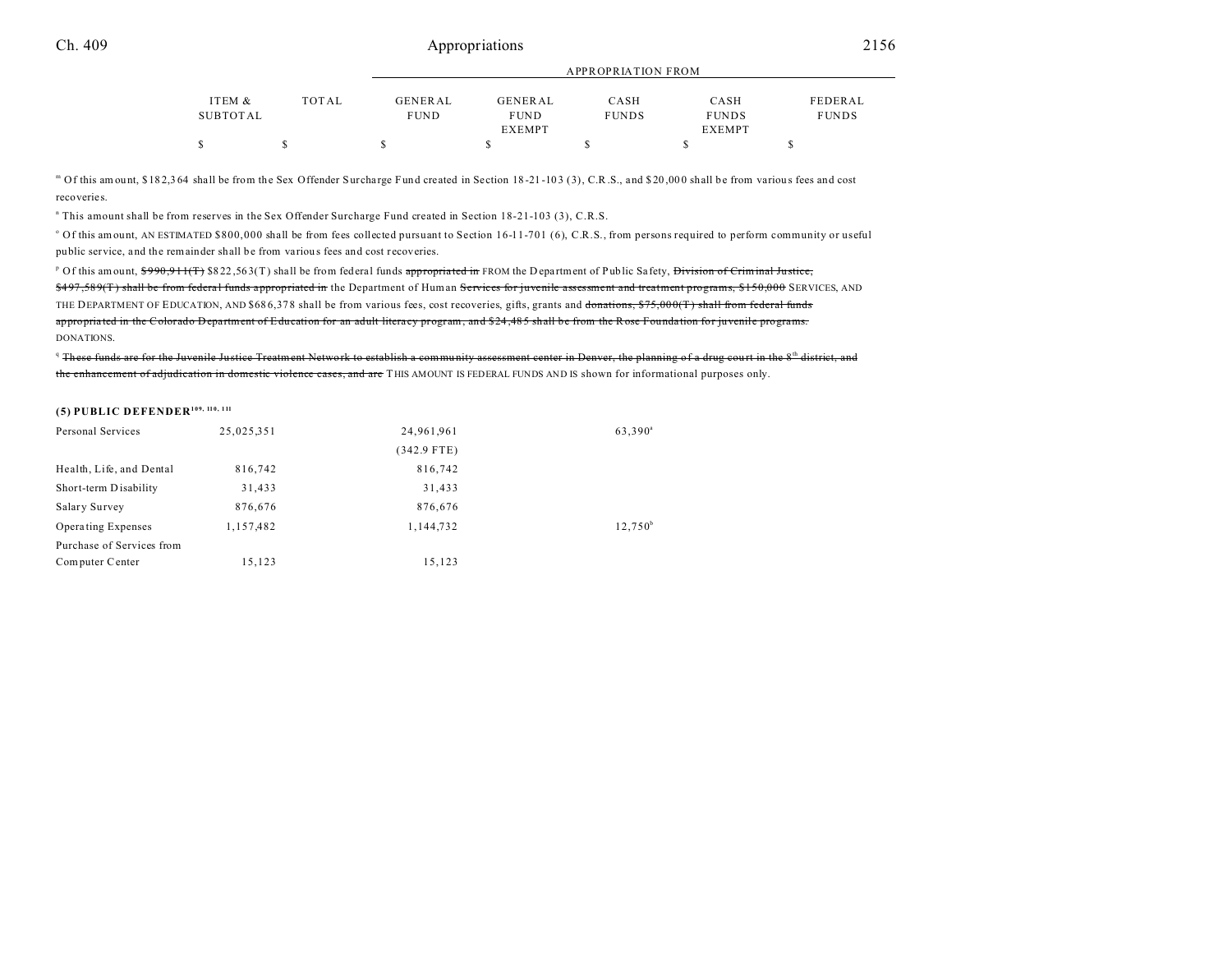| Multiuse Network              |           |            |           |  |               |
|-------------------------------|-----------|------------|-----------|--|---------------|
| Payments                      | 197,845   |            | 197,845   |  |               |
| Vehicle Lease Payments        | 65,307    |            | 65,307    |  |               |
|                               | 65,491    |            | 65,491    |  |               |
| Leased Space/Utilities        | 1,897,352 |            | 1,897,352 |  |               |
| Automation Plan               | 391,959   |            | 391,959   |  |               |
| <b>Contract Services</b>      | 18,000    |            | 18,000    |  |               |
| Mandated Costs <sup>112</sup> | 1,398,292 |            | 1,398,292 |  |               |
| Drug Court Pilot Program      | 64,896    |            |           |  | $64,896(T)^c$ |
|                               |           | 31,956,458 |           |  |               |
|                               |           | 31,956,642 |           |  |               |

<sup>a</sup>These amounts shall be from the Offender Services Fund pursuant to Section 16-11-214 (1) (a), C.R.S.

<sup>b</sup> This amount shall be from training fees.

This amount shall be from federal funds received by the Department of Public Safety, Division of Criminal Justice.

# **(6) ALTERNATE DEFENSE COUNSEL113, 114, 115**

| Personal Services         | 359,789 | 359,789     |           |
|---------------------------|---------|-------------|-----------|
|                           |         | $(3.0$ FTE) |           |
| Health, Life, and Dental  | 9,091   | 9,091       |           |
| Short-term Disability     | 449     | 449         |           |
| Salary Survey             | 7,130   | 7,130       |           |
| <b>Operating Expenses</b> | 29,630  | 26,630      | $3,000^a$ |
| Purchase of Services from |         |             |           |
| Computer Center           | 2,412   | 2,412       |           |
| Leased Space              | 21,341  | 21,341      |           |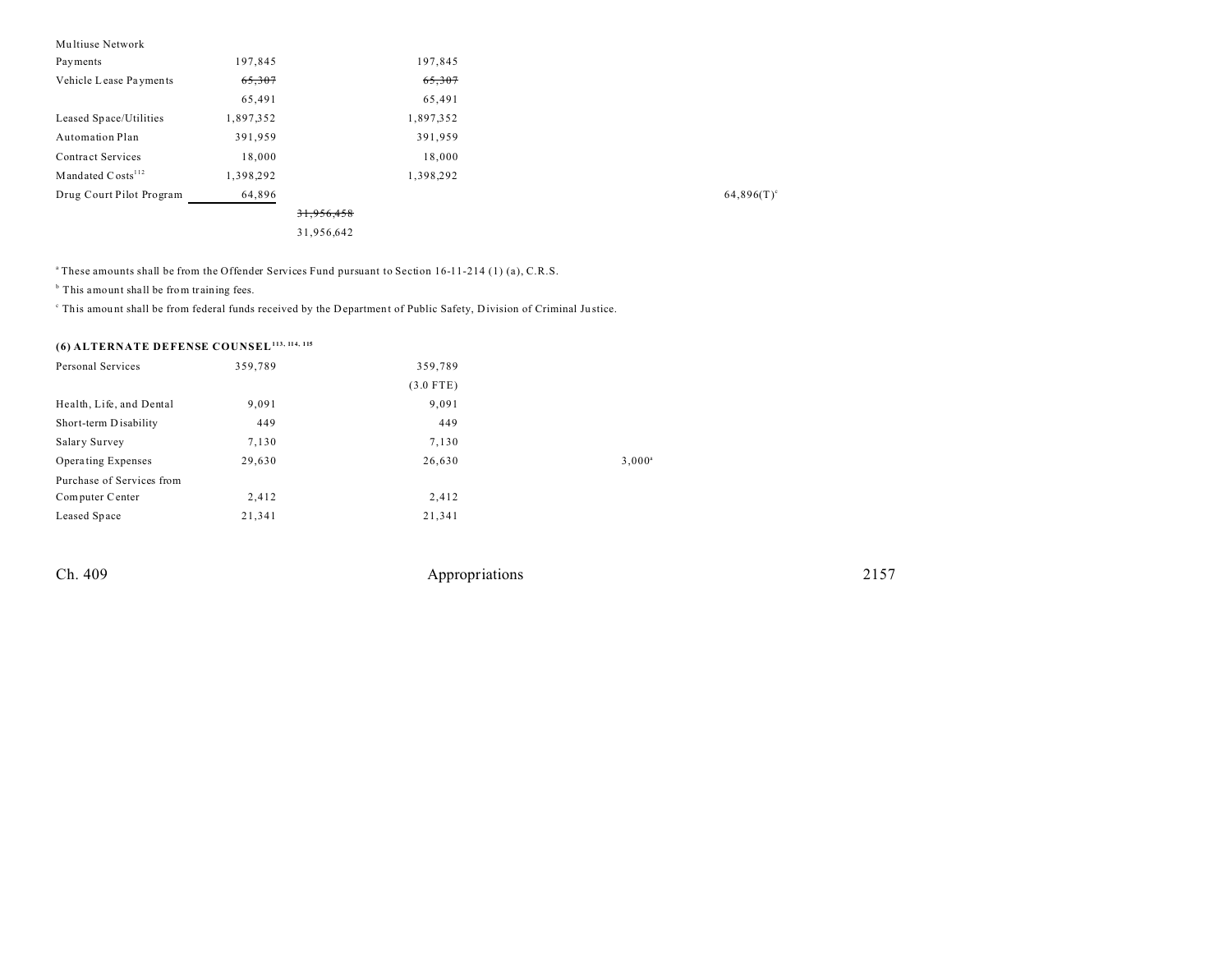|                               |                             |            | <b>APPROPRIATION FROM</b>                                         |    |                      |                                       |                         |
|-------------------------------|-----------------------------|------------|-------------------------------------------------------------------|----|----------------------|---------------------------------------|-------------------------|
|                               | ITEM &<br>TOTAL<br>SUBTOTAL |            | GENERAL<br>GENERAL<br><b>FUND</b><br><b>FUND</b><br><b>EXEMPT</b> |    | CASH<br><b>FUNDS</b> | CASH<br><b>FUNDS</b><br><b>EXEMPT</b> | FEDERAL<br><b>FUNDS</b> |
|                               | S                           | \$         | ъ                                                                 | \$ | э                    | S                                     | ъ                       |
| Conflict of Interest          |                             |            |                                                                   |    |                      |                                       |                         |
| $Contracts$ <sup>116</sup>    | 10,434,160                  |            | 10,434,160                                                        |    |                      |                                       |                         |
| Mandated Costs <sup>117</sup> | 1,077,764                   |            | 1,077,764                                                         |    |                      |                                       |                         |
|                               |                             | 11,941,766 |                                                                   |    |                      |                                       |                         |

<sup>a</sup> This amount shall be from training fees.

# **(7) OFFICE O F THE C HILD'S REPR ESENTATIVE118, 119**

| Personal Services <sup>120</sup> | 1,343,553            | 1,343,553            |
|----------------------------------|----------------------|----------------------|
|                                  |                      | $(4.0$ FTE)          |
| Health, Life, and Dental         | 49,032               | 49,032               |
| Short-term Disability            | 1,855                | 1,855                |
| Salary Survey                    | 59,765               | 59,765               |
| Operating Expenses               | 130,836              | 130,836              |
| Purchase of Services from        |                      |                      |
| Computer Center                  | 1,053                | 1,053                |
| Leased Space                     | 117,974              | 117,974              |
| <b>CASA Contracts</b>            | 20,000               | 20,000               |
| Court Appointed                  |                      |                      |
| Counsel <sup>121, 122</sup>      | <del>6.180.036</del> | <del>6.180.036</del> |
|                                  | 7,192,366            | 7,192,366            |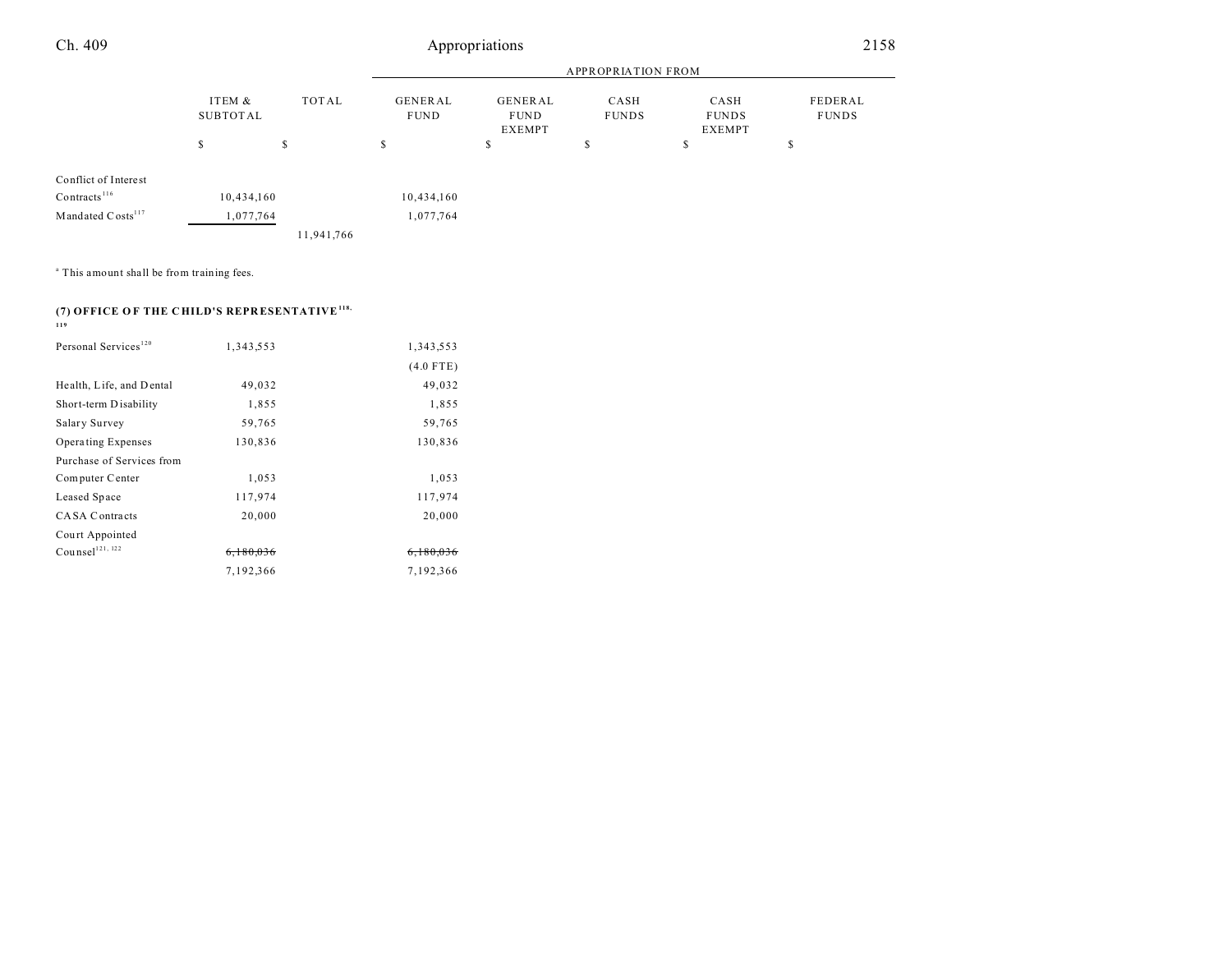| Mandated Costs           | 11.228        | 11.228        |              |                      |             |
|--------------------------|---------------|---------------|--------------|----------------------|-------------|
|                          | 7,915,332     |               |              |                      |             |
|                          | 8,927,662     |               |              |                      |             |
| <b>TOTALS PART VIII</b>  |               |               |              |                      |             |
| $(JUDICIAL)^{2, 3, 123}$ | \$278,616,398 | \$213,487,078 | \$56,918,305 | \$6,372,361"         | \$1,838,654 |
|                          | \$281,395,060 | \$214,807,487 | \$58,876,558 | $$5,952,406^{\circ}$ | \$1,758,609 |

<sup>a</sup> Of this amount,  $\frac{$5,568,650}{$4,510,223}$  contains a (T) notation.

**FOOTNOTES** -- The following statements are referenced to the numbered footnotes throughout section 2.

- 2 (Governor lined through this provision. See L. 20 03 , p. 355 1.)
- 3 All Departments, T otals -- The General Assembly requ ests that copies of all reports requested in other footnotes contained in this act be delivered to the Joint Bu dget Committee and the majority and minority leadership in each house of the General Assembly. Each principal department of the state shall produce its rules in an electronic forma t that is suitable for public access through electronic mean s. Su ch ru les in such format shall be submitted to the Office of Legislative Legal Services for pu blishing on the Internet. It is the intent of the G eneral Assembly that this be done within existing resou rces.
- 4 (Governor lined through this provision. See L. 20 03 , p. 355 1.)
- 8 Department of Corrections, Support Services, Information Systems Subprogram; Department of Human Services, Office of Information Technology Services; and Division of Youth Corrections; Judicial Department, Courts Administration, Integrated Information Services; Depa rtment of Public Safety, Executive Director's Office, Special Programs, Colorado Integrated Criminal Justice Information System (CICJIS); and Colorado Bureau of Investigation, Colorado Crime Information Center (CCIC) -- The Department of Corrections, the Department of Human Services, the Judicial Department, the Department of Public Safety, and the Colorado District Attorney's Council are requested to develop an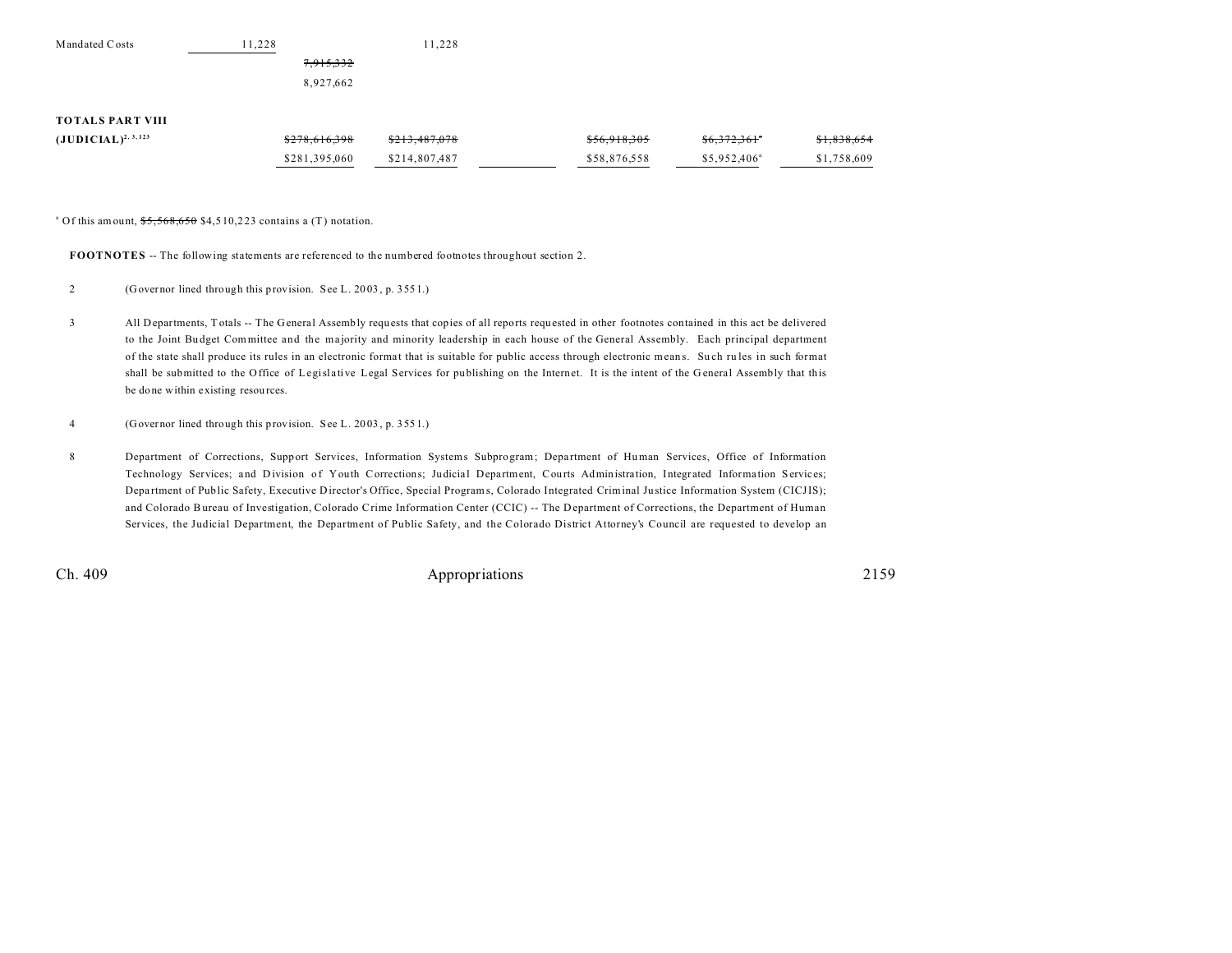update of a plan for consistent policies among all of the agencies for providing public access to criminal history information. The plan should address, but should not be limited to: (1) The pros and cons of bulk distributions of electronic criminal history data to private companies; (2) an update on the success of the Internet access to criminal records initiative; and (3) a uniform fee schedule for providing criminal history information to the public that will be applied in a consistent manner by each of the justice agencies and that will include recovery of a reasonable portion of the costs a ssociated with building and maintaining the information systems of the justice agencies pursuant to Section 24-72-205 (4), C.R.S. The Department of Public Safety is requested to coordinate a report from said agencies to the Joint Bu dget Committee and the Judiciary Committees of the Senate and Hou se of Representatives by September 1, 200 3, summarizing the public access plan and proposing any legislative changes that may be needed to implement the plan.

101 (Governor lined through this provision. See L. 20 03 , p. 357 7.)

- 102 Judicial Department, Courts Administration, Integrated Information Services -- Given the state's substantial investment in information technology for the Judicial Department in recent years, which was based in part on representations that such investm ent would produce savings in the funding required by the Department to carry out its core functions, the General Assembly expects that the Department will place a high priority on applying its information technology resources to improving the efficiency of existing core functions and achieving cost savings, and a lower priority on expanding functions or ca pabilities.
- 103 Judicial Department, Trial Courts -- As part of its FY 2 004 -05 budget request the Judicial Department is requested to submit a report outlin ing the steps it has taken to ensure that only defenda nts who are indigent, as defined by the Supreme Court, are rep resented by the State Public Defender, and that the application fee set forth in Section 21-1-102 (3), C.R.S. is paid in as many cases as possible.
- 104 Judicial Department, Trial Courts, Manda ted Costs -- The pu rpose of this appropriation is to provide for the payment of costs incurred by the state in specific cases to ensure that the parties have appropriate access to legal representation in the state's court system, to the extent that such costs are required by state or federal constitutional provisions or state statute and to the extent that funding for such costs is not otherwise provided for in this act. Such costs are limited to the costs of court-appointed counsel, court costs, and jury costs. The State Court Administrator, with the approval of the Chief Justice, may issue guidelines to clarify the expenditures properly payable from this line item and to establish procedures for the processing of payments. The Chief Justice is requested to develop and implement policies and procedures to control expenditures from this line item.

105 (Governor lined through this provision. See L. 20 03 , p. 357 8.)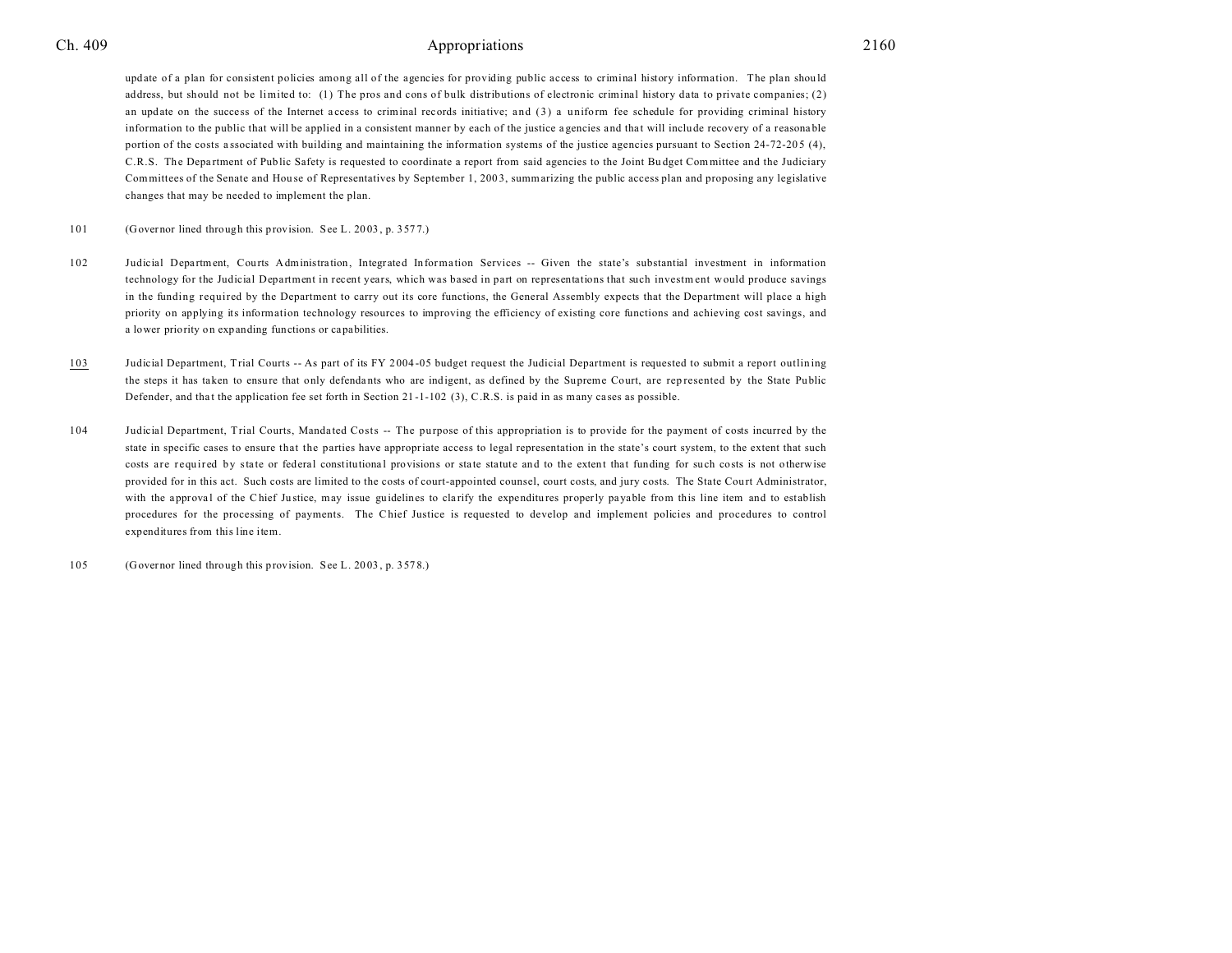- 106 Judicial Department, Trial Courts, District Attorney M andated Costs **--** District Attorneys in each ju dicial district shall be responsible for allocations ma de by the oversight committee created under footnote 133 of the FY 19 99 -00 Long Bill. Any increases in this line item shall be requested and justified in writing by district attorney representatives, rather than the J udicial Depa rtment, through the regular appropriation and supplemental appropriation processes. As part of its annual budget request, the Judiciary is requested to include a report by the District Attorneys on their mandated costs expenditures, and their efforts to control them.
- 107 Judicial Department, Probation and Related Services -- The Judicial Department is requested to provide by November 1 of each year a report on pre-release rates of recidivism and unsuccessful terminations and post-release recidivism rates among offenders in all segments of the probation popu lation, including adult and juvenile intensive supervision, adult a nd juvenile minimum, medium, and maximum supervision, the female offender program, and the specialized drug offender program. The department is requested to include information about the disposition of pre-release failures and post-release recidivists, including how many offenders are incarcerated (in different kinds of facilities) and how many return to probation as the result of violations.
- 108 Judicial D epartment, Probation and Related Services -- The Judicial D epartment is requested to submit its annual budget request for the Probation Division in a format that explicitly identifies personal services and operating expenses associated with each of the following programs: Regular adult supervision; regular juvenile supervision; adult intensive supervision; juvenile intensive supervision; the female offender program; and dru g offender assessments.
- 109 Judicial Department, Public Defender -- In addition to the transfer authority provided in Section 24-75-11 0, C.R.S., up to 2.5 percent of the total Public Defender appropriation ma y be transferred between line items in the Public D efender's Office.
- 110 Judicial Depa rtment, Public Defender -- As part of its FY 20 04 -05 bu dget request the Pu blic Defender is requested to submit a report outlining the steps it has taken to ensure that only defendants who are indigent, as defined by the Supreme Court, are represented by the State Public Defender, and that the application fee set forth in Section 21-1-102 (3), C.R.S. is paid in as many cases as possible.
- 111 (Governor lined through this provision. See L. 20 03 , p. 357 8.)
- 112 Judicial Department, Public Defender, Mandated Costs -- As part of its annual budget request, the State Public Defender is requested to report on its mandated cost expenditures, and efforts to control them.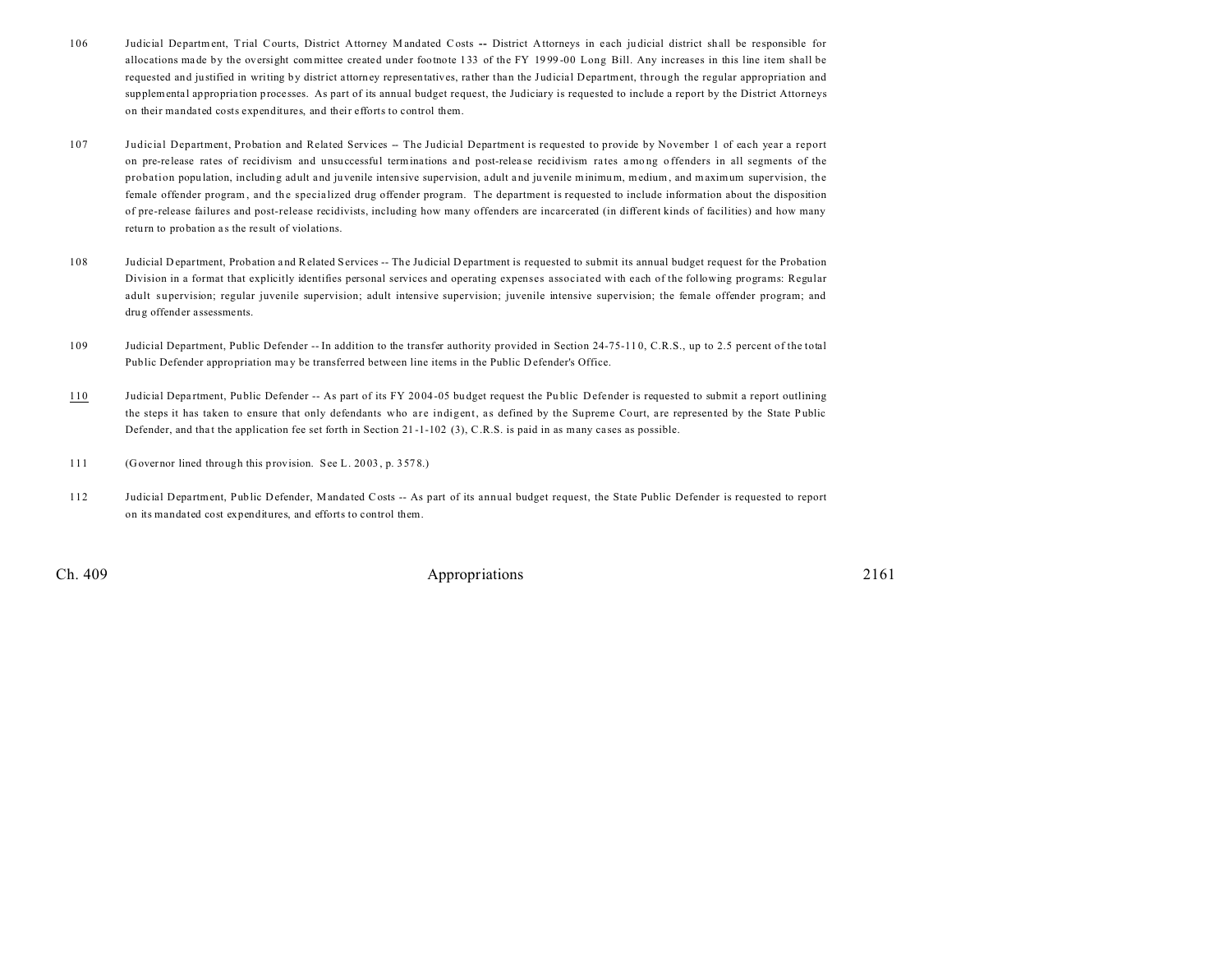113 Judicial Department, Alternate Defense Counsel -- In addition to the transfer authority provided in Section 24-75-110 , C.R.S., up to 1.5 percent of the total Alternate Defense Counsel appropriation ma y be transferred between line items in the Alternate Defense Counsel's Office.

114 (Governor lined through this provision. See L. 20 03 , p. 357 9.)

- 115 Judicial Department, Alternate Defense Counsel -- The Alternate Defense Counsel is requested to include as part of its contracts with defense attorneys, a requirement that all bills submitted to the Alternate Defense Cou nsel for payment shall be submitted within one year of when the work was performed at the latest, or the fee for such work is forfeited.
- 116 Judicial Department, Alternate Defense Counsel, Conflict of Interest Contracts -- The Alternate Defense Counsel (ADC) shall implement a qua rterly billing system, including the requirement that all attorneys submit an end-of-the-year bill for all work not yet billed during the current fiscal year. This system shall be phased in over a four-year period with the expectation that at the end of the four-year period, the ADC shall be paying for all work done in a fiscal year with that y ear's appropria tion. During the first year, all attorneys ha ndling death penalty cases shall be required to submit year-end bills.
- 117 Judicial Department, Alternate Defense Counsel, Mandated Costs -- As part of its annual budget request, the Alternate Defense Counsel is requested to report on its mandated cost expenditures, and its efforts to control them.
- 118 Judicial Department, Office of the Child's Representative -- The Department is requested to study alternative methods of providing guardian ad litem services in dependency and neglect cases in Denver for FY 200 4-05, including a GAL office similar to the El Paso County pilot project and to report to the Joint Bu dget Committee on the progress of such pilots in the Department's FY 2004-05 bu dget request.
- 119 Judicial Department, Office of the Child's Representative -- In addition to the transfer authority provided in Section 24-75-110, C.R.S., up to 2.5 percent of the total Office of the Child's Representative's appropriation may be transferred between line items in the Office of Child's Representative.
- 120 Judicial Department, Office of the Child's Representa tive, Personal Services -- The sa lary of the executive director of the Office of the Child's Representative shall be equ al to that of a district court judge.
- 121 Judicial Depa rtment, Office of the Child's Representative, Court Appointed Counsel -- The Office of the Child's Representative is requested